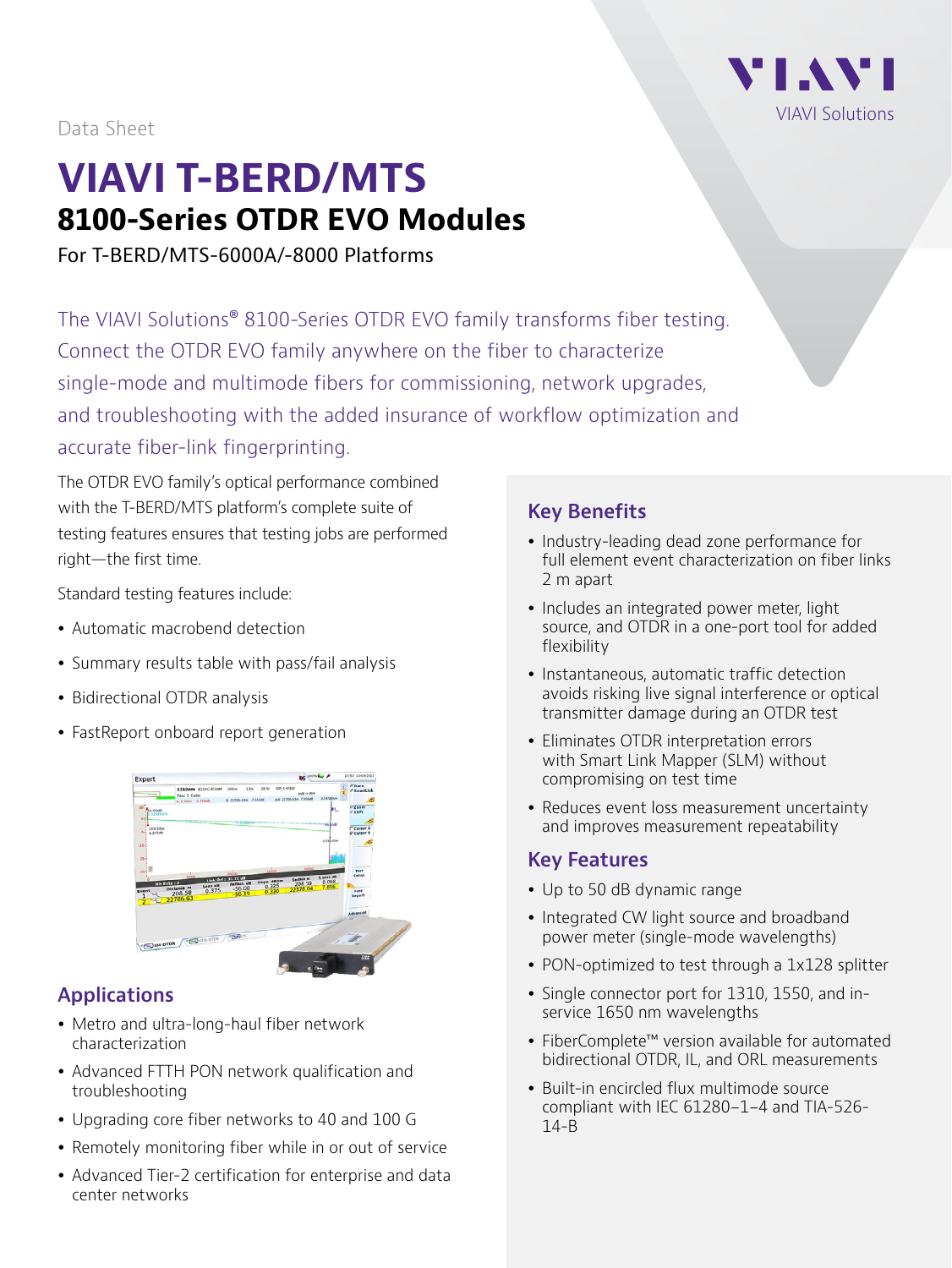# **Platform Compatibility**



Compact multilayer platform for network installation and maintenance

# **Specifications (Typical at 25°C)**

#### **T-BERD/MTS-6000A T-BERD/MTS-8000 V2**



Scalable platform for multiple-layer and multiple-protocol testing

| approx. 500 g (1.1 lb)                                                                                                                      |
|---------------------------------------------------------------------------------------------------------------------------------------------|
| 213 x 124 x 32 mm (8.38 x 4.88 x 1.26 in)                                                                                                   |
| Class <sub>1</sub>                                                                                                                          |
| Kilometer, meter, feet, and miles                                                                                                           |
| 1.30000 to 1.70000 in 0.00001 steps                                                                                                         |
| Up to 256,000 data points                                                                                                                   |
|                                                                                                                                             |
| Automatic or dual cursor                                                                                                                    |
| Single-mode: $0.1 - 400$ km<br>Multimode: 0.05 - 10 km                                                                                      |
| $1 \, \mathrm{cm}$                                                                                                                          |
| From 1 cm                                                                                                                                   |
| From 4 cm                                                                                                                                   |
| Single-mode: $\pm$ (0.75 m + sampling resolution + 0.001% x distance)<br>Multimode: $\pm$ (0.33m + sampling resolution + 0.001% x distance) |
|                                                                                                                                             |
| Automatic, manual, 2-point, 5-point, and LSA                                                                                                |
| 0.001 dB                                                                                                                                    |
| Single-mode: ±0.03 dB/dB<br>Multimode: ±0.05 dB/dB                                                                                          |
| 0.01 to 4.99 dB in 0.01 dB steps                                                                                                            |
|                                                                                                                                             |
| Automatic or manual                                                                                                                         |
| ±2 dB                                                                                                                                       |
| $0.01$ dB                                                                                                                                   |
| $-11$ to $-99$ dB in 1 dB steps                                                                                                             |
|                                                                                                                                             |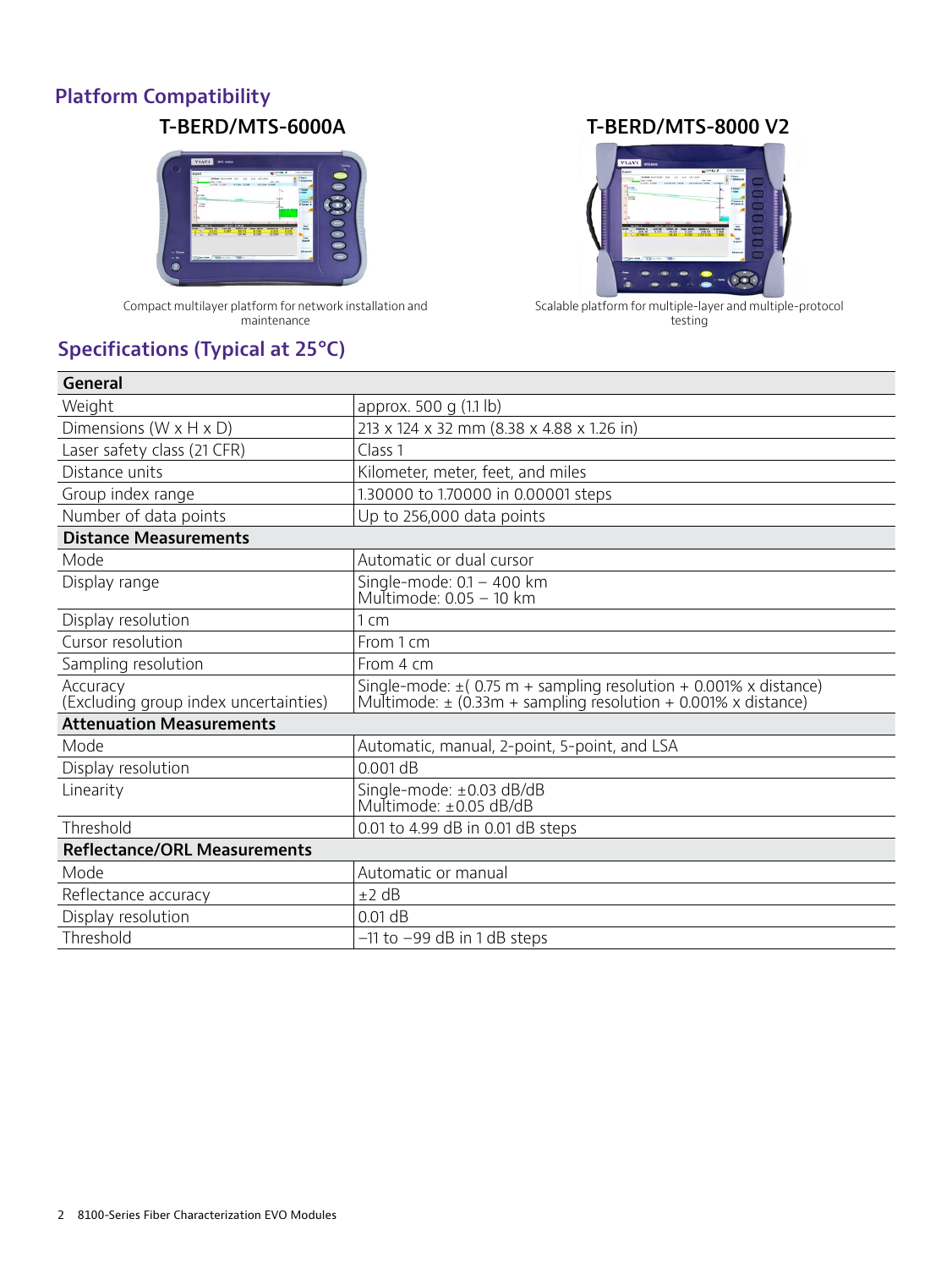| <b>OTDR Modules</b>                       | 8100A                                            | 8100B                        | 8100C                                  | 8100D                   |  |
|-------------------------------------------|--------------------------------------------------|------------------------------|----------------------------------------|-------------------------|--|
| Central                                   | 850 +10/-30 nm;                                  | 1310 ±20 nm;<br>1310 ±20 nm; |                                        | 1310 ±20 nm;            |  |
| wavelength <sup>1</sup>                   | 1300 ±20 nm;                                     | 1550 ±20 nm;                 | 1550 $\pm$ 20 nm;                      | 1550 ±20 nm;            |  |
|                                           | 1310 ±20 nm;                                     | 1625 ±20 nm                  | 1625 ±10 nm;                           | 1625 +15/-5 nm;         |  |
|                                           | 1550 ±20 nm;                                     |                              | 1650 +15/-5 nm                         | 1650 ±1 nm              |  |
|                                           | 1625 ±20 nm                                      |                              |                                        |                         |  |
| Dynamic range <sup>2</sup>                | Multimode: 24/24                                 | 41/40/40 dB                  | 47.5/47/47.5/46 dB                     | 50/50/50/48 dB          |  |
|                                           | Single-mode: 40/40/40                            |                              |                                        |                         |  |
|                                           | dB                                               |                              |                                        |                         |  |
| Pulse width                               | Multimode: 1 ns to 20 µs                         | 5 ns to 20 $\mu$ s           | 2 ns to 20 $\mu$ s                     | 2 ns to 20 $\mu$ s      |  |
|                                           | Single-mode: 3 ns to 20                          |                              |                                        |                         |  |
|                                           | μs                                               |                              |                                        |                         |  |
| Event dead zone <sup>3</sup>              | Multimode: 0.25 m                                | 0.65 m                       | $0.5 \text{ m}^9$                      | 0.5 <sub>m</sub>        |  |
|                                           | Single-mode: 0.60 m                              |                              |                                        |                         |  |
| Attenuation dead                          | 2 <sub>m</sub>                                   | 2 <sub>m</sub>               | 2 <sub>m</sub>                         | 2.5 <sub>m</sub>        |  |
| zone <sup>4</sup>                         |                                                  |                              |                                        |                         |  |
| Splitter                                  | 25 m after a 15 dB splitter $25$ m after a 15 dB |                              | 25 m after a 15 dB                     | 15 m after a 15 dB      |  |
| attenuation dead                          | loss (single-mode only)                          | splitter loss                | splitter loss/60 m                     | splitter loss           |  |
| zone                                      |                                                  |                              | after a 18 dB splitter                 |                         |  |
|                                           |                                                  |                              | loss                                   |                         |  |
| <b>Power meter</b>                        |                                                  |                              |                                        |                         |  |
| Calibrated                                |                                                  | 1310/1490/1550/1625          | 1310/1490/1550/1625                    | 1310/1490/1550/1625     |  |
| wavelengths <sup>5</sup>                  | N/A                                              | nm                           | nm                                     | nm                      |  |
| Power range                               |                                                  | $-3$ to $-55$ dBm            | $-3$ to $-55$ dBm                      | $-5$ to $-55$ dBm       |  |
| Accuracy <sup>6</sup>                     |                                                  | $\pm 0.5$ dB at $-30$ dBm    | $\pm 0.5$ dB at $-30$ dBm              | $\pm$ 0.5 dB at -30 dBm |  |
| Continuous wave light source <sup>7</sup> | 850/1300/1310/1550/1625                          | 1310/1550/1625 nm            | 1310/1490/1550/1625                    | 1310/1550/1625 nm       |  |
| Wavelengths                               |                                                  |                              |                                        |                         |  |
|                                           | nm                                               |                              | nm                                     |                         |  |
| Output power                              | 0 dBm                                            | $-3.5$ dBm                   | $-3.5$ dBm                             | 0 dBm                   |  |
| Stability                                 | ±0.2 dB @25°C over 1 hr                          | ±0.1 dB at 25°C over         | ±0.1 dB at 25°C over                   | ±0.1 dB at 25°C over    |  |
|                                           |                                                  | 1 hour                       | 1 hour                                 | 1 hour                  |  |
| Operating modes <sup>8</sup>              | CW (single-mode only),                           | CW, 270 Hz, 330 Hz,          | CW, 270 Hz, 330 Hz,                    | 270 Hz, 330 Hz, 1 kHz,  |  |
|                                           | 270 Hz, 330 Hz, 1 kHz,                           | 1 kHz, 2 kHz,                | 1 kHz, 2 kHz, TWINtest 2 kHz, TWINtest |                         |  |
|                                           | 2 kHz, Twintest                                  | TWINtest                     |                                        |                         |  |

1. Laser at 25°C and measured at 10 µs.

2. The one-way difference between the extrapolated backscattering level at the start of the fiber and the RMS (SNR=1) noise level, after 3 minutes averaging using the largest pulse width.

3. Measured at ±1.5 dB below the peak of an unsaturated reflective event using the shortest pulse width.

4. Measured ±0.5 dB from the linear regression using an FC/UPC reflectance and the shortest pulse width.

5. 1625 nm is not available on the 8138C-65 version.

6. At calibrated wavelengths.

7. At calibrated wavelengths; multimode source (850 nm) is compliant to the IEC 61280-1-4 standard related to the encircled flux.

8. Subtract 3 dB when in modulation mode (270 Hz/330 Hz/1 kHz/2 Khz).

9. Measured at 1.5 dB below the peak of an unsaturated 27 dB reflective event using the shortest pulse width.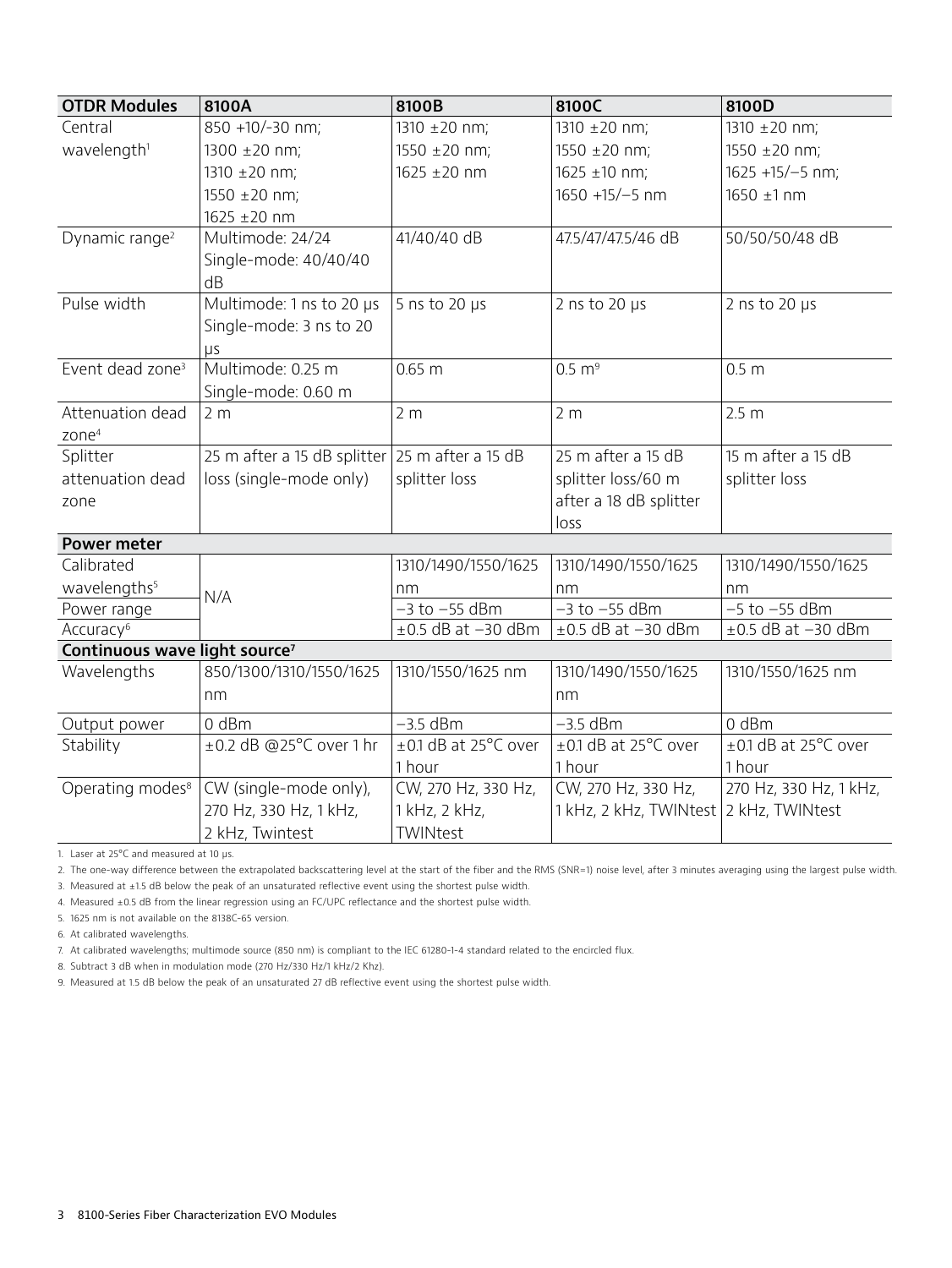# **Ordering Information**

| <b>Description</b>                                  | <b>Part Number</b>    |  |  |  |
|-----------------------------------------------------|-----------------------|--|--|--|
| 8100A Modules                                       |                       |  |  |  |
| 850/1300/1310/1550 nm OTDR module <sup>2</sup>      | E8146A                |  |  |  |
| 850/1300/1310/1550/1625 nm OTDR module <sup>2</sup> | E8156A                |  |  |  |
| 8100B Modules                                       |                       |  |  |  |
| 1310/1550 nm OTDR module                            | E8126B                |  |  |  |
| 1310/1550/1625 nm OTDR module                       | E8136B                |  |  |  |
| 8100C Modules                                       |                       |  |  |  |
| 1550 nm OTDR module <sup>1</sup>                    | E8115C                |  |  |  |
| In-service 1625 nm OTDR module <sup>1</sup>         | E81162C               |  |  |  |
| In-service 1650 nm OTDR module <sup>1</sup>         | E81165C               |  |  |  |
| 1310/1550 nm OTDR module                            | E8126C                |  |  |  |
| 1310/1550/1625 nm OTDR module                       | E8136C                |  |  |  |
| 8100D Modules                                       |                       |  |  |  |
| 1550 nm OTDR module <sup>1</sup>                    | E8115D                |  |  |  |
| In-service 1625 nm OTDR module <sup>1</sup>         | E81162D               |  |  |  |
| In-service 1650 nm OTDR module <sup>1</sup>         | E81165D               |  |  |  |
| 1310/1550 nm OTDR module                            | E8126D                |  |  |  |
| 1550/1625 nm OTDR module <sup>1</sup>               | E8129D-62             |  |  |  |
| 1310/1550/1625 nm OTDR module                       | E8136D                |  |  |  |
| <b>Universal Optical Connectors</b>                 |                       |  |  |  |
| Straight connectors                                 | EUNIPCFC, EUNIPCSC,   |  |  |  |
|                                                     | EUNIPCST, EUNIPCDIN   |  |  |  |
| 8° angled connectors                                | EUNIAPCFC, EUNIAPCSC, |  |  |  |
|                                                     | <b>EUNIAPCDIN</b>     |  |  |  |

1. Source and power meter not available on these versions.

2. APC connector not available on these versions.

For more information about the T-BERD/MTS-6000A and -8000 test platforms, refer to their respective data sheets.